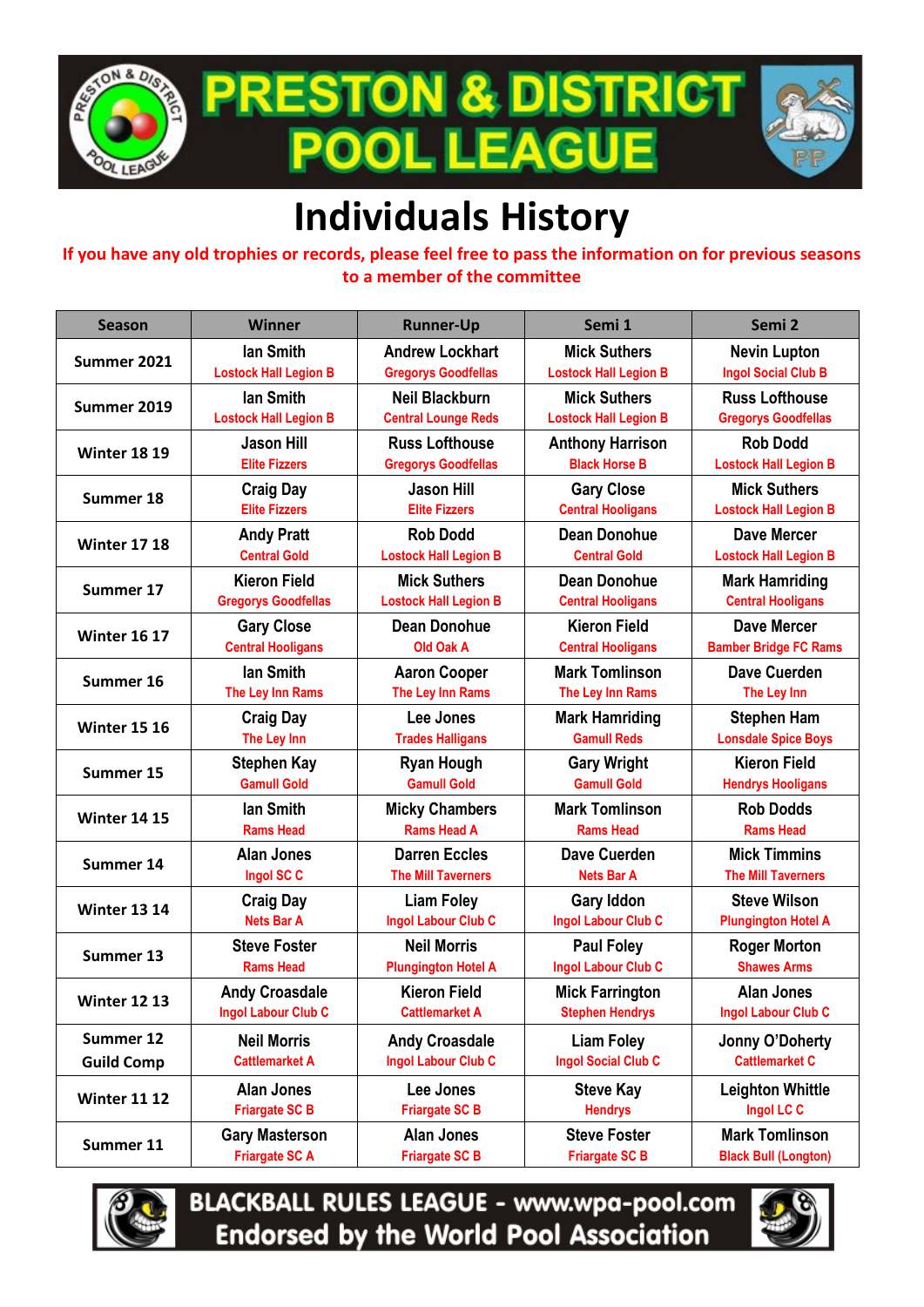

**PRESTON & DISTRICT . LEAGUE POOI** 



## **Individuals History**

**If you have any old trophies or records, please feel free to pass the information on for previous seasons to a member of the committee**

| <b>Season</b>       | <b>Winner</b>                                        | <b>Runner-Up</b>                                    | Semi 1                                              | Semi 2                                             |
|---------------------|------------------------------------------------------|-----------------------------------------------------|-----------------------------------------------------|----------------------------------------------------|
| <b>Winter 10 11</b> | lan Smith<br><b>Hendrys</b>                          | <b>Andy Croasdale</b><br><b>Friargate SC C</b>      | <b>Gary Iddon</b><br><b>Hendrys</b>                 | <b>Jimmy Casby</b><br><b>Hendrys</b>               |
| Summer 10           | <b>Rob Dodd</b><br><b>Hendrys</b>                    | <b>Steve Kay</b><br><b>Hendrys</b>                  | <b>Mark Kehoe</b><br><b>Stephen Hendrys</b>         | <b>Roger Morton</b><br><b>Hendrys</b>              |
| <b>Winter 09 10</b> | <b>Leighton Whittle</b><br><b>Hendrys Club</b>       | <b>Gary Masterson</b><br><b>Friargate SC C</b>      | <b>Mick Day</b><br><b>Friargate SC B</b>            | <b>Griff Walmsley</b><br><b>White Bull</b>         |
| Summer 09           | <b>Andy Croasdale</b><br><b>Ingol Labour Club C</b>  | <b>Steve Kay</b><br><b>Regal Blues</b>              | <b>Mick Suthers</b><br><b>Black Bull (Longton)</b>  | <b>Griff Walmsley</b><br><b>White Bull</b>         |
| <b>Winter 08 09</b> | <b>Andy Croasdale</b><br>Ingol Labour Club C         | <b>Paul Cookson</b><br><b>Regal Blues</b>           | <b>Neil Blackburn</b><br><b>Regal Blues</b>         | <b>Rob Dodds</b><br><b>Bamber Bridge CC Red</b>    |
| Summer 08           | lan Smith<br><b>Regal Blues</b>                      | <b>Nigel Worthington</b><br><b>Regal Blues</b>      | <b>Andy Croasdale</b><br><b>Ingol Labour Club C</b> | Dave Billington<br><b>Ingol Labour Club C</b>      |
| <b>Winter 07 08</b> | <b>Andy Croasdale</b><br><b>Ingol Labour Club C</b>  | <b>Mick Suthers</b><br><b>Black Bull (Longton)</b>  | <b>Neil Morris</b><br><b>Old Black Bull</b>         | <b>Franny Gregory</b><br><b>St Gregory's</b>       |
| Summer 07           | <b>Andy Croasdale</b><br><b>Ingol Labour Club C</b>  | <b>Steve Wilson</b><br><b>Cattlemarket A</b>        | <b>Paul Foley</b><br>Ingol Labour Club C            | Lee Thomas<br><b>Ingol Labour Club C</b>           |
| <b>Winter 06 07</b> | <b>Kenny Day</b><br><b>Ingol Labour Club C</b>       | <b>Simon Singleton</b><br><b>Regal Snooker Club</b> | <b>Andy Croasdale</b><br><b>Ingol Labour Club C</b> | <b>Mick Suthers</b><br><b>Black Bull (Longton)</b> |
| Summer 06           | <b>Simon Singleton</b><br><b>Regal Snooker Club</b>  | John Kearns<br><b>Regal Snooker Club</b>            | Lee Thomas<br>Ingol Labour Club C                   | <b>Mick Suthers</b><br><b>Black Bull (Longton)</b> |
| <b>Winter 05 06</b> | <b>Steve Kay</b><br><b>Larches</b>                   | <b>Mano Singh</b><br><b>Arkwrights A</b>            |                                                     |                                                    |
| Summer 05           | <b>Mark Tomlinson</b><br><b>Black Bull (Longton)</b> | <b>Mano Singh</b><br><b>Arkwrights A</b>            |                                                     |                                                    |
| <b>Winter 04 05</b> |                                                      |                                                     |                                                     |                                                    |
| Summer 04           |                                                      |                                                     |                                                     |                                                    |
| <b>Winter 03 04</b> |                                                      |                                                     |                                                     |                                                    |
| Summer 03           |                                                      |                                                     |                                                     |                                                    |
| <b>Winter 02 03</b> |                                                      |                                                     |                                                     |                                                    |
| Summer 02           |                                                      |                                                     |                                                     |                                                    |
| <b>Winter 01 02</b> |                                                      |                                                     |                                                     |                                                    |
| Summer 01           |                                                      |                                                     |                                                     |                                                    |
| <b>Winter 00 01</b> |                                                      |                                                     |                                                     |                                                    |
| Summer 00           |                                                      |                                                     |                                                     |                                                    |



**BLACKBALL RULES LEAGUE - www.wpa-pool.com Endorsed by the World Pool Association** 

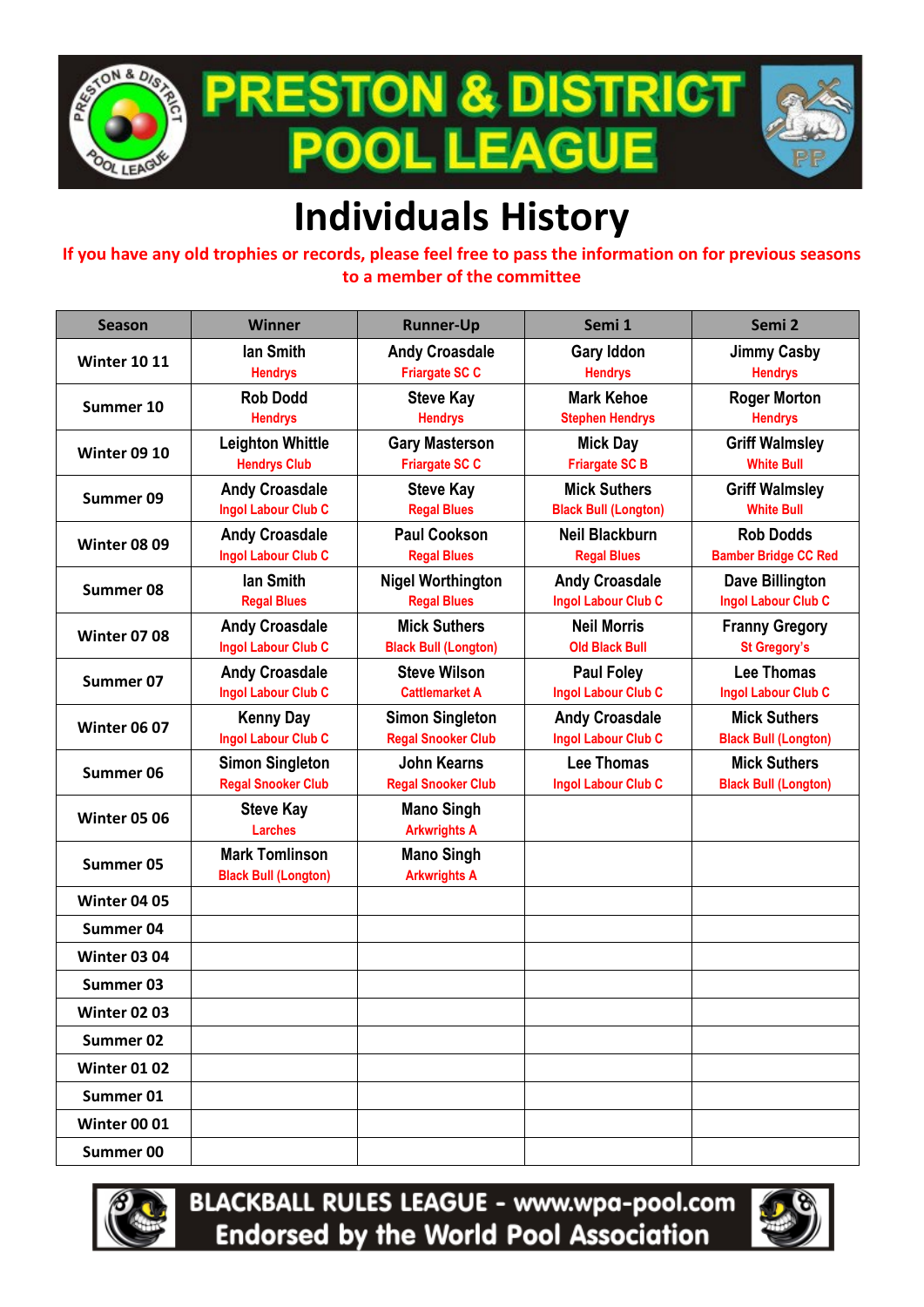

## **Individuals History**

**If you have any old trophies or records, please feel free to pass the information on for previous seasons to a member of the committee**

| <b>Season</b>       | <b>Winner</b>                      | <b>Runner-Up</b>              | Semi 1                                 | Semi 2                       |
|---------------------|------------------------------------|-------------------------------|----------------------------------------|------------------------------|
| <b>Winter 99 00</b> |                                    |                               |                                        |                              |
| Summer 99           |                                    |                               |                                        |                              |
| <b>Winter 98 99</b> |                                    |                               |                                        |                              |
| Summer 98           |                                    |                               |                                        |                              |
| <b>Winter 97 98</b> |                                    |                               |                                        |                              |
| Summer 97           |                                    |                               |                                        |                              |
| <b>Winter 96 97</b> |                                    |                               |                                        |                              |
| Summer 96           |                                    |                               |                                        |                              |
| <b>Winter 95 96</b> |                                    |                               |                                        |                              |
| Summer 95           |                                    |                               |                                        |                              |
| <b>Winter 94 95</b> |                                    |                               |                                        |                              |
| Summer 94           |                                    |                               |                                        |                              |
| <b>Winter 93 94</b> |                                    |                               |                                        |                              |
| Summer 93           |                                    |                               |                                        |                              |
| <b>Winter 92 93</b> |                                    |                               |                                        |                              |
| Summer 92           |                                    |                               |                                        |                              |
| <b>Winter 91 92</b> |                                    |                               |                                        |                              |
| Summer 91           |                                    |                               | <b>Paul Eastham</b><br><b>Savick A</b> |                              |
| <b>Winter 90 91</b> |                                    |                               |                                        |                              |
| Summer 90           |                                    |                               |                                        |                              |
| <b>Winter 89 90</b> |                                    |                               |                                        |                              |
| Summer 89           |                                    |                               |                                        |                              |
| <b>Winter 88 89</b> |                                    |                               |                                        |                              |
| Summer 88           |                                    |                               |                                        |                              |
| <b>Winter 87 88</b> |                                    |                               |                                        |                              |
| Summer 87           |                                    |                               |                                        |                              |
| <b>Winter 86 87</b> | <b>Paul Harrison</b><br>Ship Inn A | John Kay<br><b>Anchor Inn</b> | <b>Mick Crook</b><br>???               | <b>Graham Pearson</b><br>??? |
| Summer 86           |                                    |                               |                                        |                              |



**BLACKBALL RULES LEAGUE - www.wpa-pool.com Endorsed by the World Pool Association**